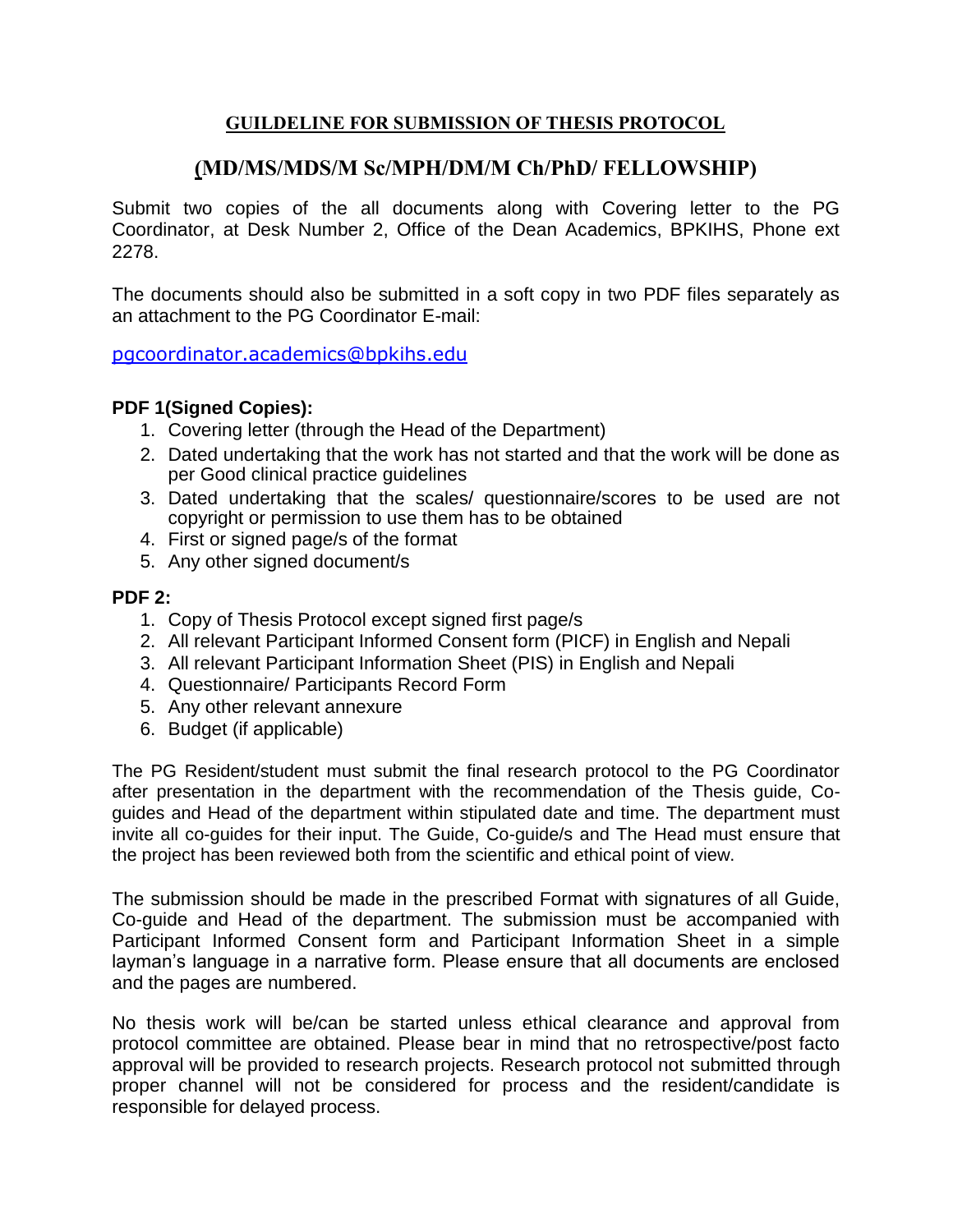The PG Coordinator will hand over the research proposals to the Member Secretary, Institutional Review Committee (IRC) for the review process and Ethical clearance. IRC will send the comments/ suggestions to the resident/student for necessary corrections.

**Reply resubmission:** While submitting replies raised by IRC, the candidates are advised to mention the Research reference number/s and also attach a copy of the comments of IRC. The revised proposal must be submitted through the Chief guide and Head of Department. These changes should be incorporated as a soft copy to member secretary, IRC through email:irc@bpkihs.edu

**Letter of approval and Ethical clearance:** Start your thesis work only after getting approval and ethical clearance letters from PG Coordinator and Member secretary, IRC.

**Amendment submission:** While submitting amendments in protocols a covering letter must be provided clearing stating the changes and a soft copy of the same is also needed.

**Project submission date:** Submit the research project on time as mentioned in your prospectus.

# **General guidelines**

- 1. Pages: Generally minimum 13 pages (appendices extra)
- 2. Font size:12 (Arial Font); A4 size paper; Line spacing: Double space
- 3. Margins: At least 2.5 cm on all sides& Justified

|  | <b>Title Page</b> |
|--|-------------------|
|--|-------------------|

Certificate from Institution (Guide, co- guide, HOD )

Summary of Protocol

Introduction/ background including lacunae in existing knowledge

Brief review of literature

Aims and Objectives of research project

Patients/ Subjects/ Sample size/Materials and Methods including plan of statistical evaluation

Index of references (**Vancouver** system of references) limit to 20-30 most pertinent and recent references

Appendix (Data Sheet, Case record form, Consent form, etc.)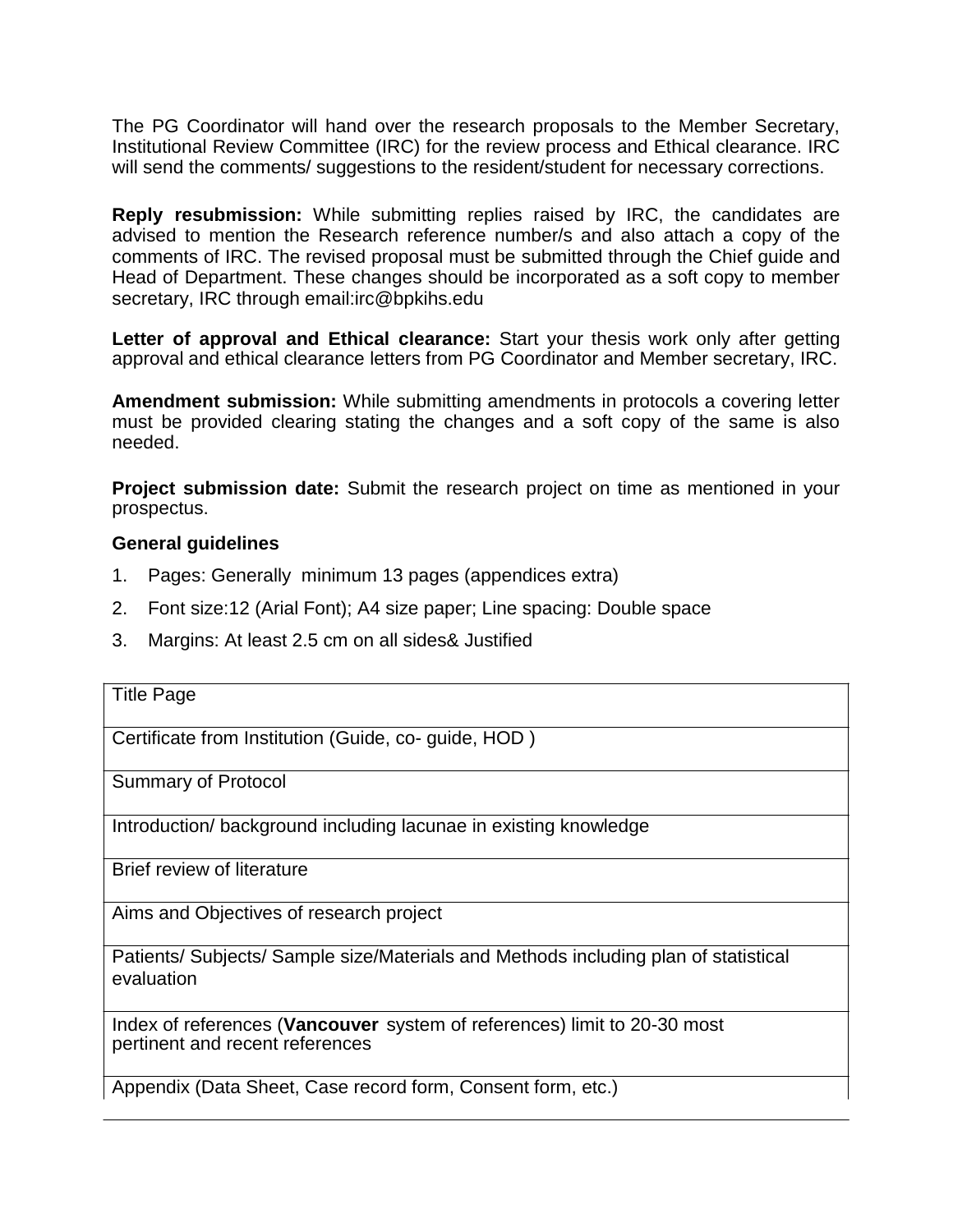**Check list for Attached documents:**

- **a. Covering letter, through proper channel**
- **b. Copy of the detailed protocol (two copies and soft copy)**
- **c. Protocol signed by the Chief guide/co-guide and head**
- **d. Participant Informed Consent form (PICF) in English and Nepali**
- **e. Participant Information Sheet (PIS) in English and Nepali**
- **f. Questionnaire/ Participants Record Form**
- **g. Style of referencing in Vancouver style**
- **h. Undertaking that the work has not started and that the work will be done as per Good clinical practice guidelines**
- **i. Undertaking that the scales/ questionnaire/scores to be used are not copyright or permission to use them has to be obtained**
- **j. Soft copy of all the documents in PDF in two separate files (signed and unsigned)**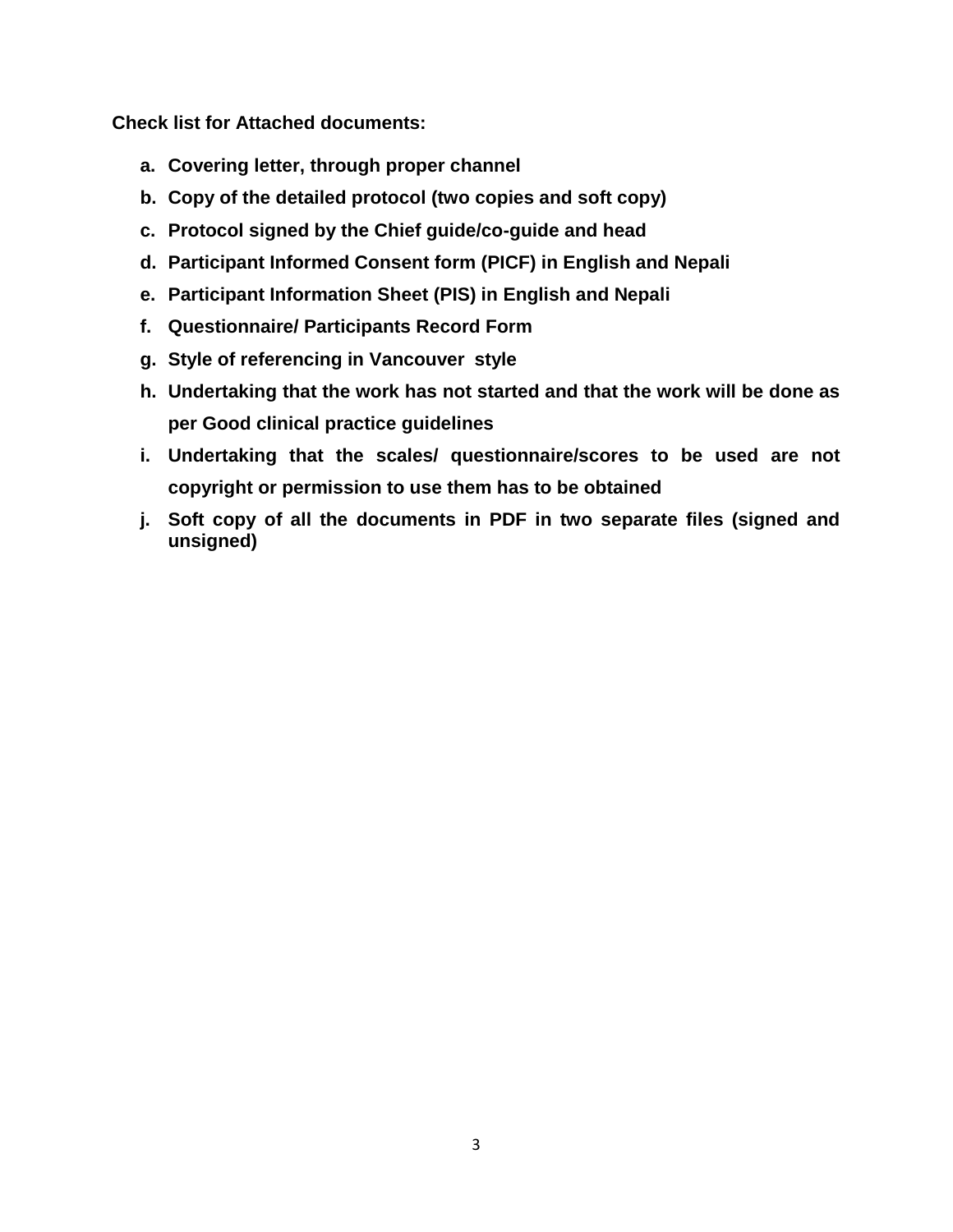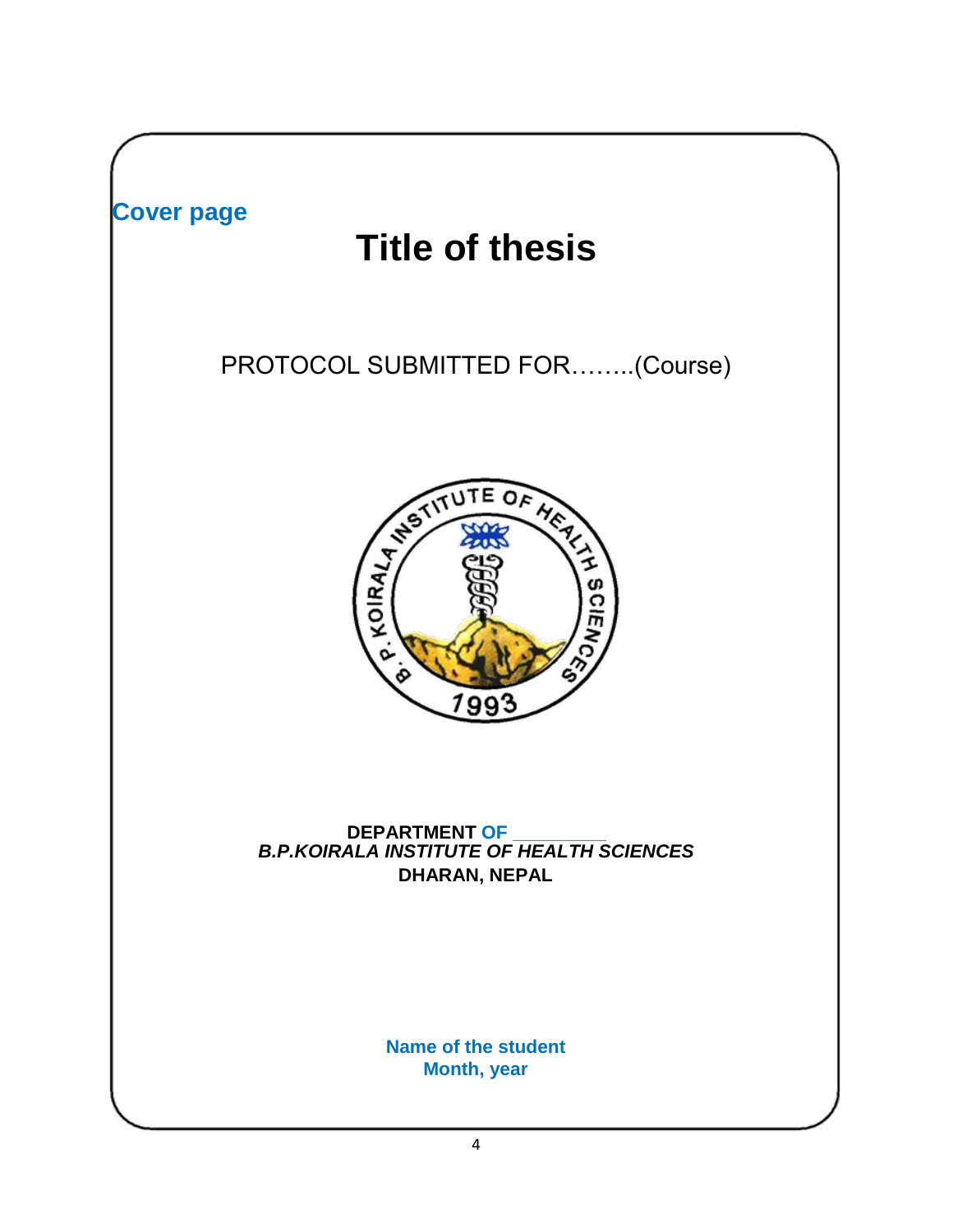#### **Title of thesis (Write in title case or capital letters)**

#### **PROTOCOL OF THESIS SUBMTTED TO B.P.KOIRALA INSTITUTE OF HEALTH SCIENCES TOWARDS PARTIAL FULFILMENT OF THE REQUIREMENT OF THE DEGREE OF \_\_\_\_\_\_\_\_\_\_\_\_\_ (SUBJECT) (BATCH YEAR TO YEAR)**

**Candidate:**

**(Signature) Name of candidate Designation & Department Email ID**

 **--------------------------**

**Chief guide: ----------------------------**

**(Signature) Name Designation & Department Institution, Place Email ID**

**Co-guide: ----------------------------**

**(Signature) Name Designation & Department Institution, Place**

 $Co$ -guide:

**(Signature) Name Designation & Department Institution, Place**

**Head of Department:** 

**Name**

**Designation & Department Institution, Place Email ID**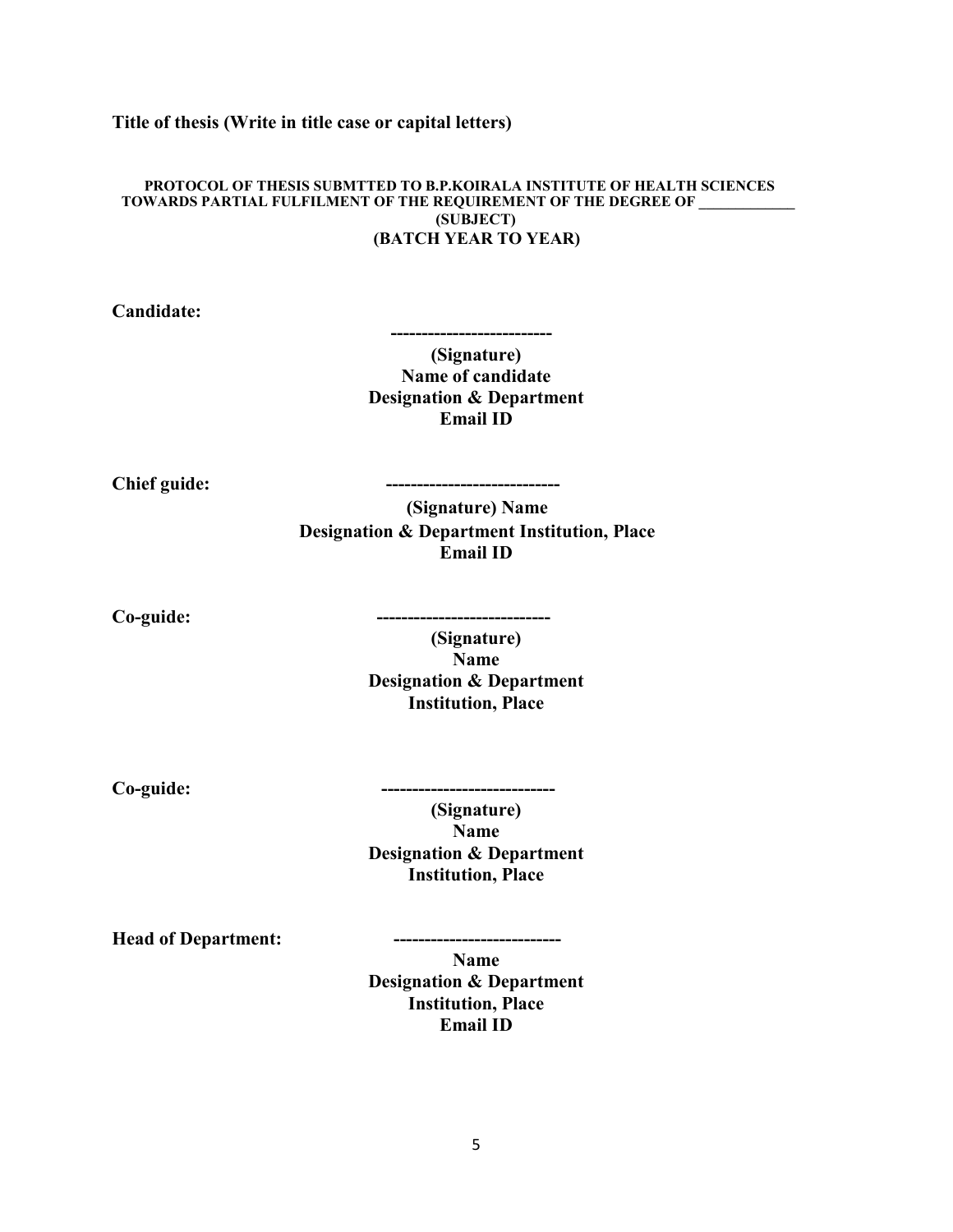## **SUMMARY OF POST GRADUATE THESIS PROTOCOL**

- **1. Study title:**
- **2. Name of the student:**
- **3. Department:**
- **4. Name of Chief Guide:**
- **5. Name of Co-guide/s & Department/s:**
- **6. Email ID of the candidate & Chief Guide:**
- **7. Rationale of the research**:
- **8. Primary &Secondary (or general & specific) Objectives:**
- **9. Research Hypothesis (if relevant):**
- **10. Material & Methods:** 
	- **(a) Whether study involves Human/animals or both :**
	- **(b) Population/ participants**:
	- **(c) Type of study design:**
	- **(d) Setting**:
	- **(e) Sample Selection criteria:** 
		- **(i) Inclusion Criteria :**
		- **(ii) Exclusion Criteria :**
	- **(f) Expected sample size :**
	- **(g) Control groups :**
	- **(h) Probable duration of study:**
	- **(i) Parameter/Variables to be measured:**
	- **(j) Outcome measures**:
	- **(k) Statistical methods to be employed :**
	- **(l) Ethical clearance :**
	- **(m)Permission to use copyright questionnaire/Pro forma 11. For Intervention trial**
	- **a. Permission from Drug Controller of Nepal required/ Not required/Received/ Applied when\_\_\_\_\_**
	- **b. Safety measure**
	- **c. Plan to withdraw**
- **11. Maintain the confidentiality of subject**
- **12. References:**
- **13. Whether available resources are adequate:**
- **14. Other resources needed:**
- **15. Cost involved (Approx in NRS)** 
	- **a. Investigations**
	- **b. Surgery**
	- **c. Drugs**
- **16. Who will bear the cost of the requirements? Patient/ Project/ Other agencies/\_\_\_\_\_\_**
- **17. ANNEXURE:** 
	- **a. Participants record form (clinical data sheet)**
	- **b. Participant Information sheet** 
		- **i. Attached English**
		- **ii. Attached Nepali**
	- **c. Participant Informed consent form** 
		- **i. Attached English**
		- **ii. Attached Nepali**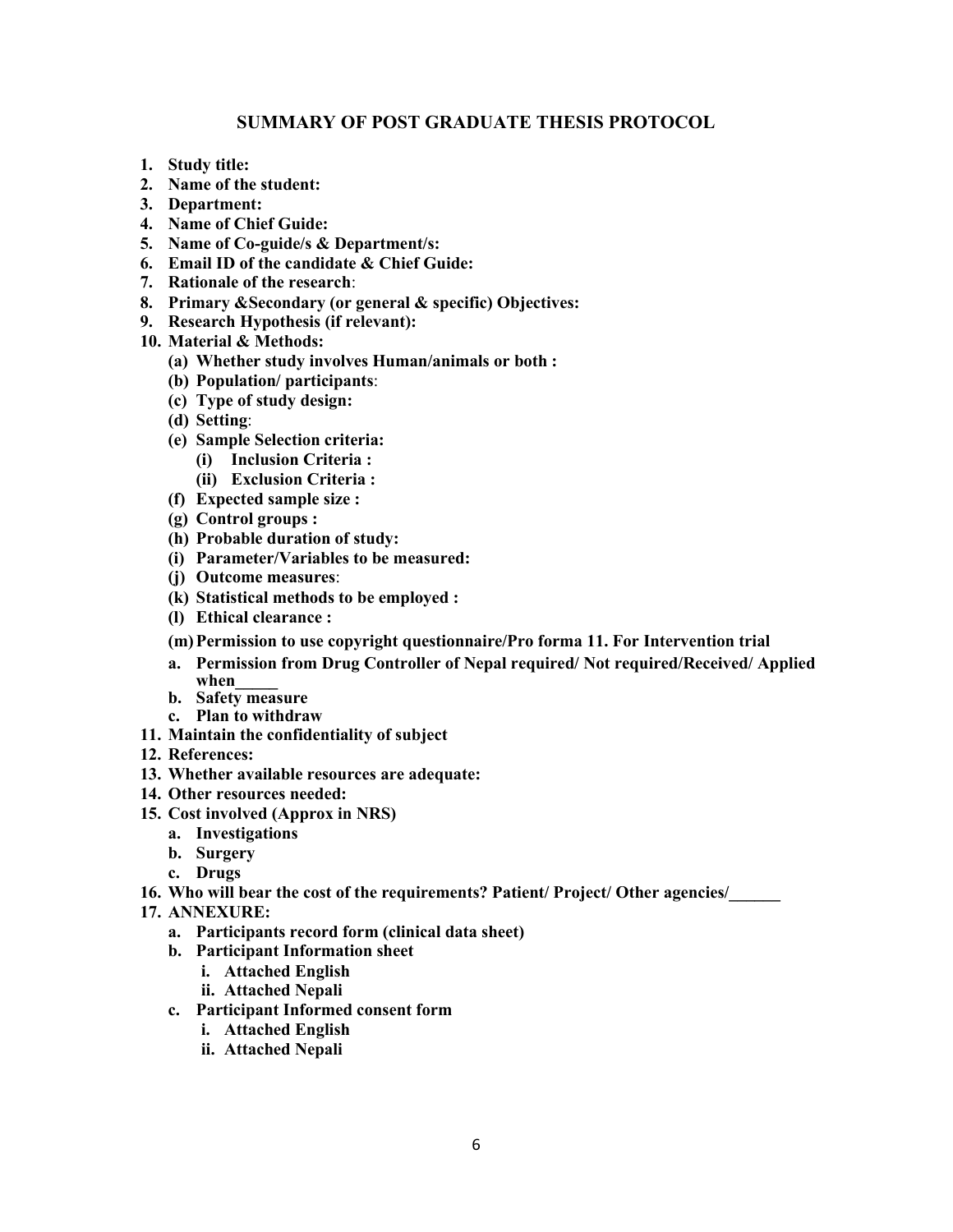## **1. INTRODUCTION**

*It should be focused on the research question and should be directly relevant to the objectives of your study. Organize the information in paragraphs, presenting the more general aspects of the topic early in the introduction (background), then narrowing down toward the more specific information that provides context (statement of problem and rationale); ending with the research question/hypothesis. It should answer the question of why and what: why the research needs to be done and what will be its relevance. Mention how you will utilize the results on future patients / subjects?*

## **2. REVIEW OF LITERATURE: Be brief and limit to relevant and current literature.**

- **3. OBJECTIVES:** *(It should be precise and include following information - Participant, Intervention/exposure, Comparison/control& Outcome).* 
	- **a. Primary Objectives:**
	- **b. Secondary objectives:**
- **4. Research Hypothesis (if relevant)**

# **5. MATERIAL AND METHODS**

- **a. Type of study design:**
- **b. Population/Participants:**
- **c. Population/Participant's selection criteria** 
	- **I. Inclusion criteria:**
	- **II. Exclusion criteria:**
- **d. Control group(s)**
- **e. Setting: Hospital / community**
- f. **Probable Study period:**
- **g. Ethical Clearance:**
- **h. Conflict of Interest:**
- **i. Sampling Technique**
- **j. Method of Randomization ( in case of RCT)and blinding**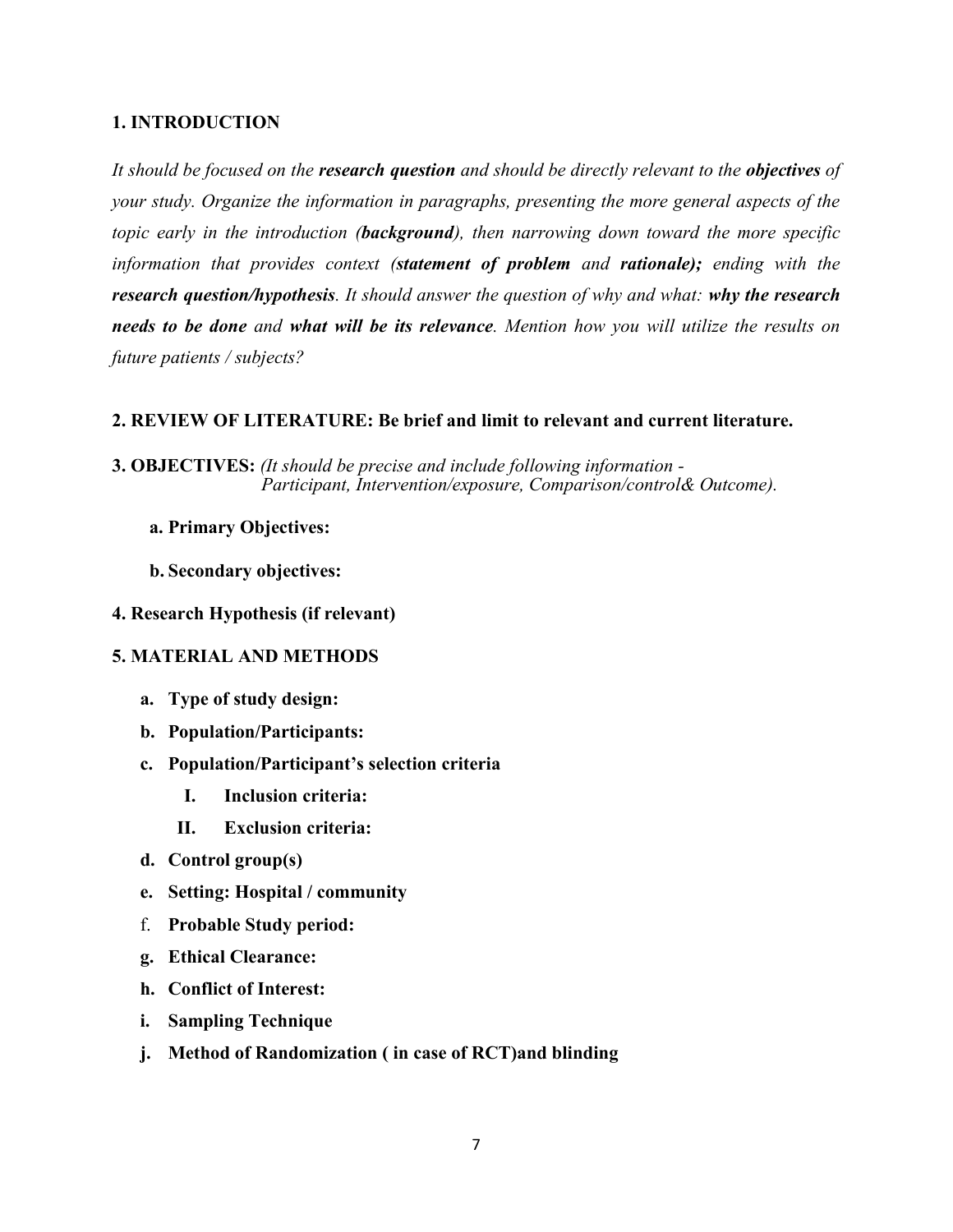## **METHODS (***INTERVENTION/PROCEDURE):*

- **a. Instruments / Questionnaire**
- **b. Frequency and duration of intervention/follow up of subjects(if relevant)**
- **c. Procedures and schedules**
- **d. Dosage, formulations, schedules, duration of drug treatments/surgical technique, suture (if relevant)**
- **e. Withdrawal reason(s)**
- **f. Stopping rules:**
- **g. Adverse response / side effect**
- **h. Procedures and conditions for breaking the codes**

#### **OUTCOME MEASURES**

- **a. Primary Outcome Measures**:
- **b. Secondary Outcome Measures**
- **c. Flow diagram**

## **DATA MANAGEMENT AND STATISTICAL ANALYSIS**

- **a.** D**ata handling**
- **b. Coding**
- **c. Monitoring**
- **d. Statistical methods proposed**
- **e. Calculation of the sample size**:

#### **6. REFERENCES in Vancouver style please**

#### **7. ANNEXURES**

- **a. Participant record form**
- **b. Participant Information sheet: English & Nepali**
- **c. Participant Informed consent form: English & Nepali**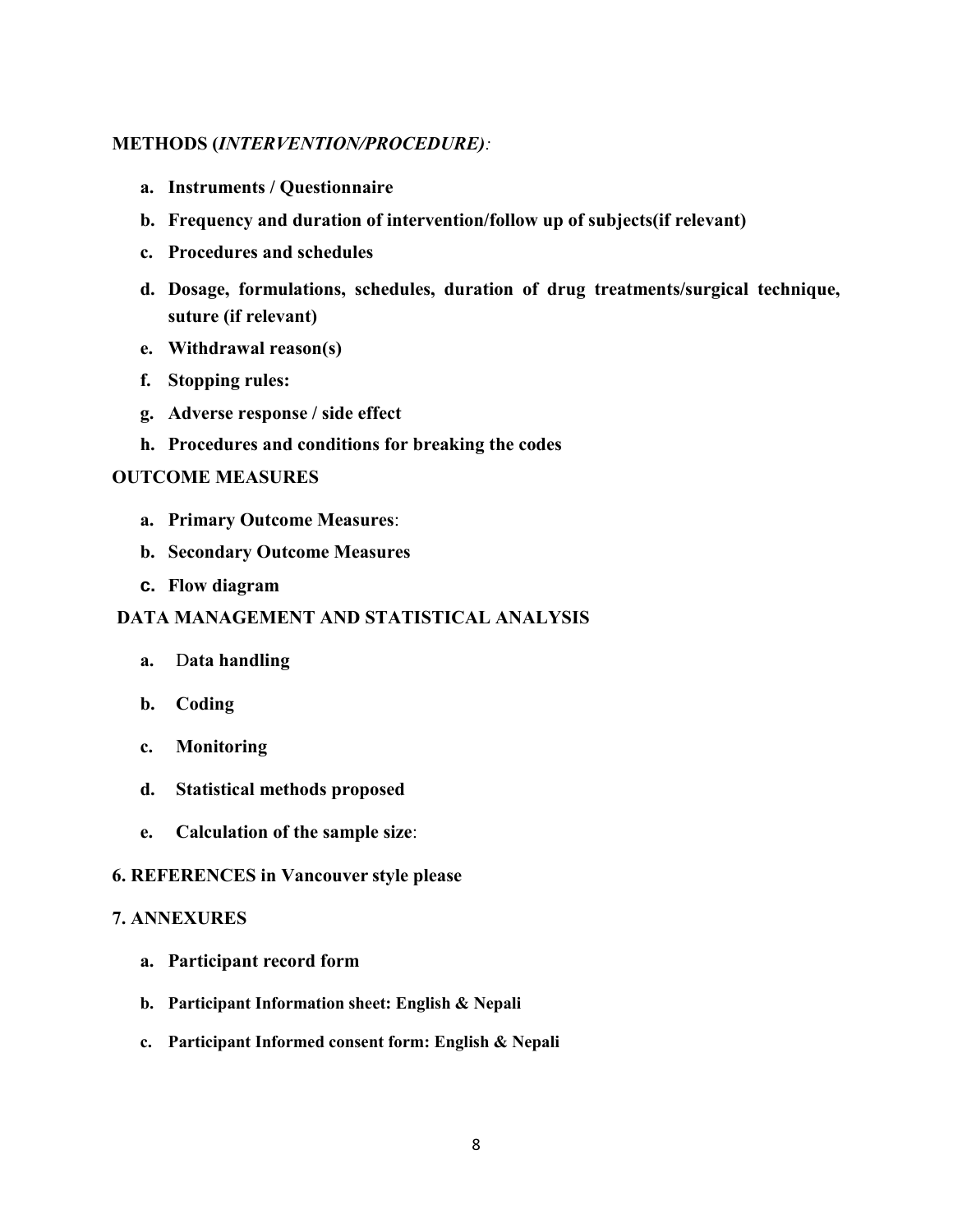# **PARTICIPANT INFORMED CONSENT FORM**

| Protocol Number:                                 |                  |       |                        |
|--------------------------------------------------|------------------|-------|------------------------|
| Participant Identification number for the study: |                  |       |                        |
| Title of the research:                           |                  |       |                        |
| Name of the candidate:                           |                  | aged  | vears.                 |
| address                                          |                  |       | Telephone: (residence) |
| (mobile)                                         | (friend/parents) | Email |                        |

The content of the information sheet dated that was me/explained in detail to me, in a language that I comprehend, and confirm that I have had the opportunity to ask questions. provided have been read carefully by I have fully understood the contents. I

The nature and purpose of the study and its potential risks/ benefit and expected duration of the study, and other relevant details of the study have been explained to me in detail. I understand that my participation is voluntary and that I am free to withdraw at any time, without giving any reason, without my medical care or legal right being affected.

I understand that the information collected about me from my participation in this research and sections of any of my medical notes may be looked at by responsible individuals from BPKIHS. I give permission for these individuals to have access to my record.

I hereby give consent to take part in the above study and allow to perform the procedure and any other medical service that may become necessary during the procedure.

I also consent for medical photographs/ video and I have been informed that these photographs/ video will be used without revealing the identity. I understand that these along with the information I provide may be used in my medical record, for purpose of publication in textbook or medical journal and dissertation purpose, or for medical education.

The consent form has been signed by me when I was not under the influence of any drugs.

Patient's signature <br>
Researcher/Doctor's signature <br>
Researcher/Doctor's signature <br>
Researcher/Doctor's signature <br>
Researcher/Doctor's signature <br>
Researcher/Doctor's signature <br>
Researcher/Doctor's signature <br>
Research

Date:

Witness signature

#### **If illiterate**

**I have witnessed the accurate reading of the consent form to the potential participant, and the individual has had the opportunity to ask questions and to understand the nature of study. I confirm that the individual has given consent freely.**

**Thumb print of participant**

Researcher/Doctor's signature

Date:



Witness signature